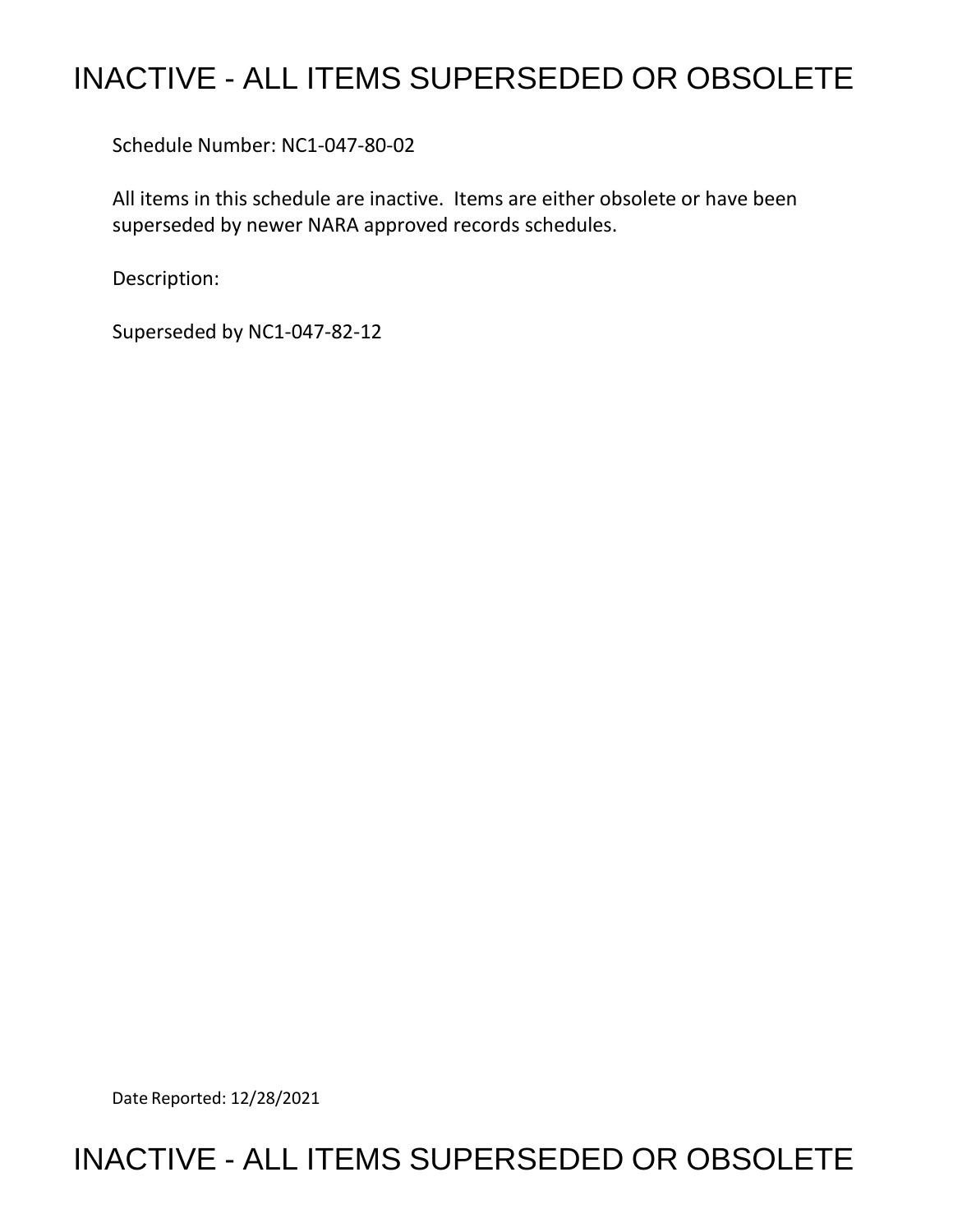|                       | REQUEST FOR RECORDS SPOSITION AUTHORITY<br>(See Instructions on reverse)                                                                                                                                                                                                                                                                                                                                                                                                                                                                                                                                                                                                                                                                                                                                                                                                                                   |             | <b>LEAVE BLANK</b><br>ON 8OL                                                                                                                                                                                   |                                                                   |                                       |  |
|-----------------------|------------------------------------------------------------------------------------------------------------------------------------------------------------------------------------------------------------------------------------------------------------------------------------------------------------------------------------------------------------------------------------------------------------------------------------------------------------------------------------------------------------------------------------------------------------------------------------------------------------------------------------------------------------------------------------------------------------------------------------------------------------------------------------------------------------------------------------------------------------------------------------------------------------|-------------|----------------------------------------------------------------------------------------------------------------------------------------------------------------------------------------------------------------|-------------------------------------------------------------------|---------------------------------------|--|
|                       |                                                                                                                                                                                                                                                                                                                                                                                                                                                                                                                                                                                                                                                                                                                                                                                                                                                                                                            |             | $NC1-47-80-2$                                                                                                                                                                                                  |                                                                   |                                       |  |
|                       | TO: GENERAL SERVICES ADMINISTRATION,                                                                                                                                                                                                                                                                                                                                                                                                                                                                                                                                                                                                                                                                                                                                                                                                                                                                       |             |                                                                                                                                                                                                                |                                                                   |                                       |  |
|                       | NATIONAL ARCHIVES AND RECORDS SERVICE, WASHINGTON, DC 20408                                                                                                                                                                                                                                                                                                                                                                                                                                                                                                                                                                                                                                                                                                                                                                                                                                                |             | DATE_RECEIVED                                                                                                                                                                                                  |                                                                   |                                       |  |
|                       | 1. FROM (AGENCY OR ESTABLISHMENT)<br>Department of Health, Education, and Welfare                                                                                                                                                                                                                                                                                                                                                                                                                                                                                                                                                                                                                                                                                                                                                                                                                          |             | 1-10-80                                                                                                                                                                                                        |                                                                   |                                       |  |
| 2. MAJOR SUBDIVISION  |                                                                                                                                                                                                                                                                                                                                                                                                                                                                                                                                                                                                                                                                                                                                                                                                                                                                                                            |             |                                                                                                                                                                                                                | NOTIFICATION TO AGENCY                                            |                                       |  |
|                       | Social Security Administration                                                                                                                                                                                                                                                                                                                                                                                                                                                                                                                                                                                                                                                                                                                                                                                                                                                                             |             | In accordance with the provisions of 44 U.S.C. 3303a the disposal re-<br>quest, including amendments, is approved except for items that may<br>be stamped "disposal not approved" or "withdrawn" in column 10. |                                                                   |                                       |  |
| 3. MINOR SUBDIVISION  | Office of Assessment                                                                                                                                                                                                                                                                                                                                                                                                                                                                                                                                                                                                                                                                                                                                                                                                                                                                                       |             |                                                                                                                                                                                                                |                                                                   |                                       |  |
|                       | 4. NAME OF PERSON WITH WHOM TO CONFER                                                                                                                                                                                                                                                                                                                                                                                                                                                                                                                                                                                                                                                                                                                                                                                                                                                                      | 5. TEL EXT. |                                                                                                                                                                                                                |                                                                   |                                       |  |
|                       | Ernest P. Lardieri<br>6. CERTIFICATE OF AGENCY REPRESENTATIVE:                                                                                                                                                                                                                                                                                                                                                                                                                                                                                                                                                                                                                                                                                                                                                                                                                                             | 594-5770    | Date                                                                                                                                                                                                           | Archivist of the United States                                    |                                       |  |
| ΙxΙ                   | I hereby certify that I am authorized to act for this agency in matters pertaining to the disposal of the agency's records;<br>that the records proposed for disposal in this Request of $1$ page(s) are not now needed for the business of<br>this agency or will not be needed after the retention periods specified.<br>A Request for immediate disposal.<br><b>B</b> Request for disposal after a specified period of time or request for permanent                                                                                                                                                                                                                                                                                                                                                                                                                                                    |             |                                                                                                                                                                                                                |                                                                   |                                       |  |
| C. DATE               | retention.                                                                                                                                                                                                                                                                                                                                                                                                                                                                                                                                                                                                                                                                                                                                                                                                                                                                                                 |             |                                                                                                                                                                                                                |                                                                   |                                       |  |
| Dec. 31, 1979         | D. SIGNATURE OF AGENCY REPRESENTATIVE                                                                                                                                                                                                                                                                                                                                                                                                                                                                                                                                                                                                                                                                                                                                                                                                                                                                      | E. TITLE    | Departmental Records Management Officer                                                                                                                                                                        |                                                                   |                                       |  |
| 7.<br><b>ITEM NO.</b> | 8. DESCRIPTION OF ITEM<br>(With Inclusive Dates or Retention Periods)                                                                                                                                                                                                                                                                                                                                                                                                                                                                                                                                                                                                                                                                                                                                                                                                                                      |             |                                                                                                                                                                                                                | 9.<br>SAMPLE OR<br>JOB NO.                                        | 10.<br><b>ACTION TAKEN</b>            |  |
|                       | RECORDS RETENTION AND DISPOSAL SCHEDULE                                                                                                                                                                                                                                                                                                                                                                                                                                                                                                                                                                                                                                                                                                                                                                                                                                                                    |             |                                                                                                                                                                                                                |                                                                   |                                       |  |
|                       | Title II Quality Review Case Files                                                                                                                                                                                                                                                                                                                                                                                                                                                                                                                                                                                                                                                                                                                                                                                                                                                                         |             |                                                                                                                                                                                                                |                                                                   |                                       |  |
|                       | A case file containing documentation developed during the<br>quality review of a preselected sample of Title II cases.<br>The purpose of this review is to determine the state of<br>quality of the Title II retirement and survivors insurance<br>and disability insurance claims process. Documentation in<br>the file may include copies of earnings records (Form<br>SSA-794, Earnings Record PIA Determination, and SSA-805,<br>Summary Earnings Record); Master Beneficiary Record print-<br>outs; Form SSA-2934, RSI/DI Quality Review Data Input<br>Form; transmission validation reports; appointment<br>materials; Form SSA-4639, List of Proposed Contacts;<br>authorization and disclosure forms; payment calculation<br>worksheets; and related reports and correspondence.<br>Destroy 18 months after termination of the 6-month sample<br>period in which the case was selected for review. |             |                                                                                                                                                                                                                |                                                                   |                                       |  |
| 115-107               | to Agency: 4-28-80: (1-1)                                                                                                                                                                                                                                                                                                                                                                                                                                                                                                                                                                                                                                                                                                                                                                                                                                                                                  |             |                                                                                                                                                                                                                | <b>STANDARD FORM 115</b><br>Revised April, 1975<br>Administration | <b>Prescribed by General Services</b> |  |

FPMR (41 CFR) 101-11 **4** 

 $\mathcal{L}$